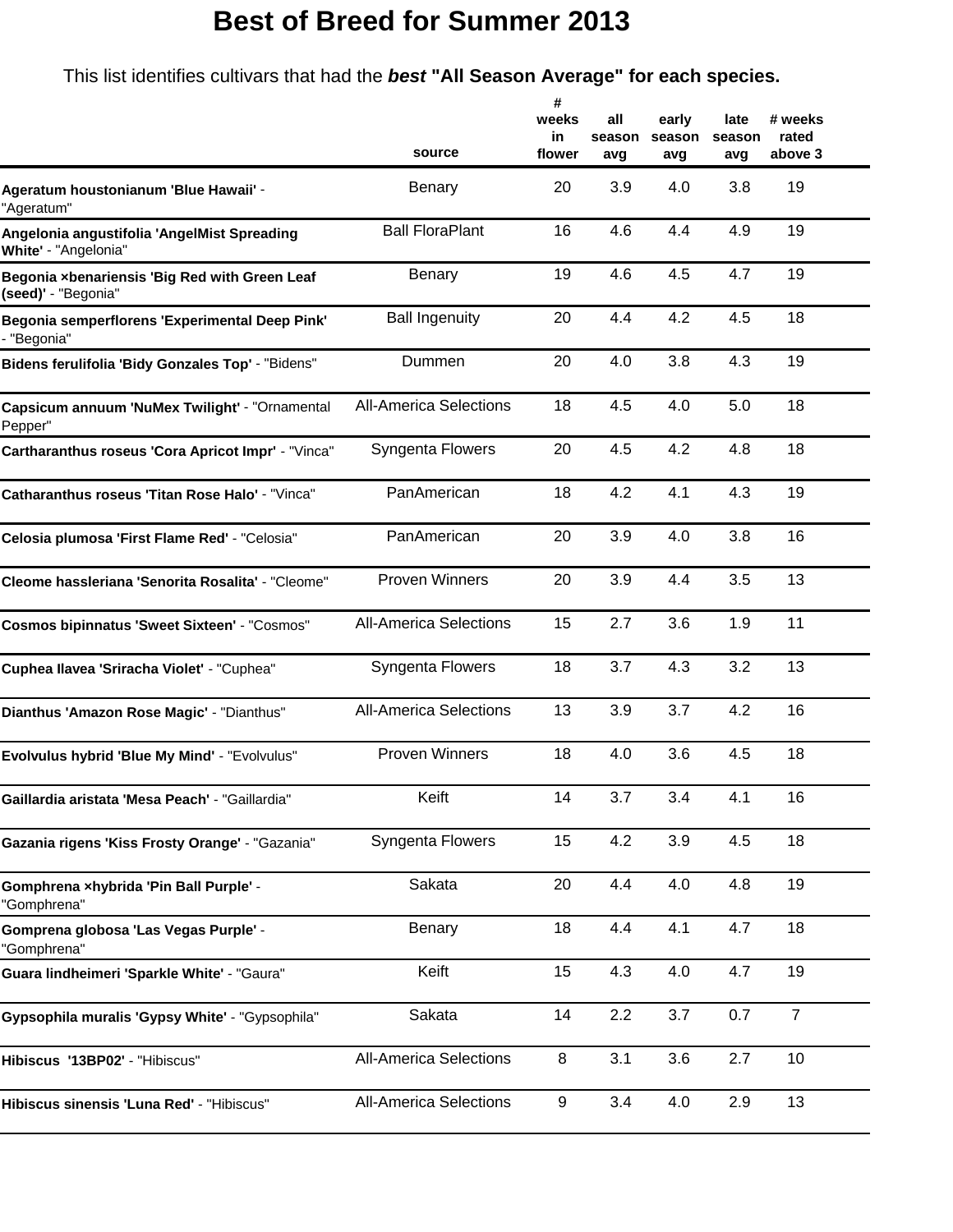## **Best of Breed for Summer 2013**

|                                                                    | source                        | # weeks<br>in<br>flower | all<br>season<br>avg | early<br>season<br>avg | late<br>season<br>avg | # weeks<br>rated<br>above 3 |
|--------------------------------------------------------------------|-------------------------------|-------------------------|----------------------|------------------------|-----------------------|-----------------------------|
| <b>Impatiens 'SunPatiens Compact Red' -</b><br>"Impatiens"         | Sakata                        | 20                      | 4.7                  | 4.6                    | 4.9                   | 20                          |
| Impatiens hawkerii 'Magnum Salmon' - "New<br>Guinea Impatiens"     | Dummen                        | 20                      | 4.6                  | 4.6                    | 4.6                   | 20                          |
| Impatiens walleriana 'Xtreme Punch' - "Impatiens"                  | <b>Syngenta Flowers</b>       | 20                      | 4.0                  | 4.5                    | 3.5                   | 15                          |
| Ipomoea batatas 'FloraMia Nero' - "Sweet Potato"                   | Dummen                        | 20                      | 4.7                  | 4.5                    | 4.9                   | 20                          |
| Lantana camara 'Little Lucky Red' - "Lantana"                      | <b>Ball FloraPlant</b>        | 19                      | 4.5                  | 4.1                    | 5.0                   | 19                          |
| Lobelia erinus 'Bella Bianca' - "Lobelia"                          | Dummen                        | 20                      | 3.4                  | 4.1                    | 2.7                   | 10                          |
| Lobularia hybrid 'Snow Princess' - "Alyssum"                       | <b>Proven Winners</b>         | 20                      | 3.9                  | 4.3                    | 3.5                   | 19                          |
| Lobularia maritima 'Giga White' - "Alyssum"                        | Benary                        | 20                      | 2.8                  | 3.3                    | 2.3                   | 5                           |
| Miscanthus sinensis 'Yaku Jima' - "Miniature<br>Maiden Grass"      | <b>Pleasant Acres Nursery</b> | $6\phantom{1}$          | 4.2                  | 3.3                    | 4.7                   | 14                          |
| Muhlenbergia dumsa 'Bamboo Muhly Grass' -<br>"Muhly Grass"         | <b>Pleasant Acres Nursery</b> | $\mathbf 0$             | 4.3                  | 4.1                    | 4.6                   | 20                          |
| Osteospermum ecklonis '13BP05 Pure White' -<br>"Sparkler Daisy"    | <b>All-America Selections</b> | 15                      | 3.6                  | 3.6                    | 3.6                   | 19                          |
| Pelargonium 'Boldly Burgundy' - "Geranium"                         | <b>Proven Winners</b>         | 20                      | 4.2                  | 4.2                    | 4.3                   | 19                          |
| Pelargonium xhortorum 'Pinto Premium Deep<br>Red' - "Geranium"     | Syngenta Flowers              | 11                      | 2.7                  | 3.2                    | 2.2                   | 4                           |
| Pelargonium hortorum 'Pinto Premium White to<br>Rose' - "Geranium" | Syngenta Flowers & All-       | 4                       | 2.6                  | 3.1                    | 2.2                   | 3                           |
| Pelargonium interspecific 'Calliope Dark Red' -<br>'Geranium'      | Syngenta Flowers              | 18                      | 4.1                  | 3.9                    | 4.4                   | 17                          |
| Pelargonium peltatum 'Tornado White' -<br>"Geranium"               | Syngenta Flowers              | $\mathbf{1}$            | 1.3                  | 2.4                    | 0.3                   | $\mathbf 0$                 |
| Pennisetum 'Cherry Sparkler' - "Fountain Grass"                    | <b>Pleasant Acres Nursery</b> | 14                      | 4.4                  | 3.8                    | 5.0                   | 16                          |
| Pennisetum alopecuroides 'Burgundy Bunny' -<br>"Fountain Grass"    | <b>Pleasant Acres Nursery</b> | 9                       | 3.9                  | 3.3                    | 4.3                   | 14                          |
| Pennisetum purpureum 'Vertigo' - "Pennisetum"                      | <b>Proven Winners</b>         | $\,6$                   | 4.8                  | 4.7                    | 5.0                   | 20                          |
| Penstemon hartwegii 'Arabesque Appleblossom' -<br>"Penstemon"      | Syngenta Flowers              | $\overline{7}$          | 3.9                  | 4.2                    | 3.6                   | 15                          |
| Penstemon mexicali 'Carillo Red' - "Penstemon"                     | Keift                         | $\sqrt{5}$              | 2.7                  | 3.2                    | 2.1                   | $\,6\,$                     |
| Pentas lanceolata 'Graffiti Lipstick' - "Pentas"                   | Benary                        | 14                      | 4.1                  | 3.5                    | 4.8                   | 16                          |
| Petunia xhybrida '13BP06 Milliflora' - "Petunia"                   | <b>All-America Selections</b> | 20                      | 3.7                  | 4.0                    | 3.4                   | 16                          |